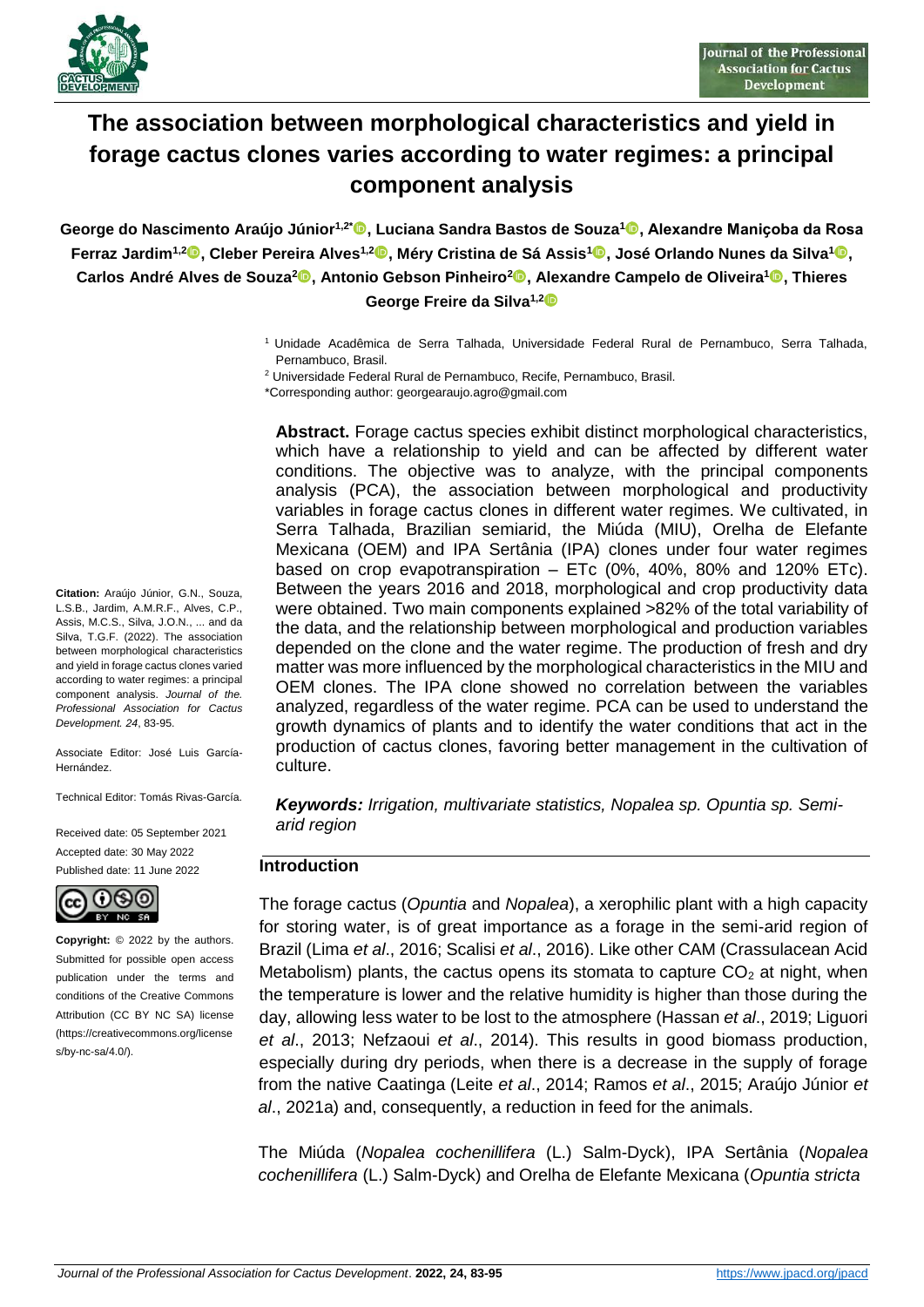(Haw.) Haw.) clones are widely cultivated in the Brazilian semi-arid region, because of their resistance to the cochineal scale bug (*Dactylopius opuntiae*) (Lopes *et al*., 2010). These species exhibit distinct morphological characteristics, such as size, quantity, and shape of the cladodes (Silva *et al*., 2014a; Pinheiro *et al*., 2014), which in turn determine differences relative to the plant canopy, influencing photosynthetic capacity and crop productivity (Barbosa *et al*., 2018a). In addition to characteristics inherent in the species, factors such as environmental conditions, planting density, irrigation management, and fertilization, can influence the architecture of these plants (Ramos *et al*., 2011; Silva *et al*., 2014b; Barbosa *et al*., 2018b; Araújo Júnior *et al*., 2021c).

One way of analyzing the influence of morphological characteristics on crop yield is via multivariate analyses (Neder *et al*., 2013). Among the techniques used, principal component analysis (PCA) generates new variables from the original set of data, maximizing the proportion of nonintercorrelated variance in successive principal components (PCs), in addition to significantly reducing the dataset (Silva and Sbrissia, 2010; Zhao, Meng and Xu, 2014). Using this technique, García-Nava *et al*. (2015) detected changes in the biophysical and physiological characteristics of *Opuntia cacti* induced by the water regime. Mendéz *et al*. (2015) found differences in cactus species because of their physical and chemical characteristics, with PC1 being associated with the morphological parameters and PC2 with the chemical traits of the clones.

Many studies have shown an association between morphological and production characteristics in forage cactus clones (Silva *et al*., 2010; Neder *et al*., 2013; Barbosa *et al*., 2017a, b; Barbosa *et al*., 2018a, b), but little information is available about the effect of the water conditions on the growth environment (Araújo Júnior *et al*., 2021c). Such information is needed to help understand the growth dynamics of plants and identify factors that limit forage production in the cactus, which can aid in adapting management practices (Amorim *et al*., 2017; Silva *et al*., 2019; Araújo Júnior *et al*., 2021b). Based on the above, the aim of this study was to analyze the association between morphological and production variables in forage cactus clones on different controlled water regimes.

## **Materials and Methods**

# *Description of the study site*

The experiment was conducted at the International Reference Centre for Agrometeorological Studies of the Cactus and other Forage Plants, at the Serra Talhada Academic Unit of the Federal Rural University of Pernambuco, in Serra Talhada, Pernambuco, Brazil (7º59' S, 38º15' W and 431 m). According to the Köppen classification, the local climate is type BShw' (hot semi-arid), with an average rainfall of 642 mm yr<sup>-1</sup>, average air temperature of 24.8  $^{\circ}$ C, relative humidity of approximately 62%, and atmospheric demand >1,800 mm yr-1 (Alvares *et al*., 2013; Silva *et al*., 2015).

## *Setting up the experiment, plant material and treatments*

On 6 January 2016, cladodes of the Miúda (MIU) (*Nopalea cochenillifera* (L.) Salm-Dyck), Orelha de Elefante Mexicana (OEM) (*Opuntia stricta* (Haw.) Haw.) and IPA Sertânia (*Nopalea cochenillifera* (L.) Salm-Dyck) (IPA) clones were planted, with 50% of their length buried in a typic Eutrophic Haplic Cambisol soil (Table 1), at a spacing of 1.0 m x 0.2 m (initial density of 50,000 plants ha<sup>-1</sup>). In 2016, the crop was grown under rainfed conditions. From 1 January 2017, at the start of the present study, it was subjected to different water regimes until 30 June 2018, for a total of 567 days (~18 months).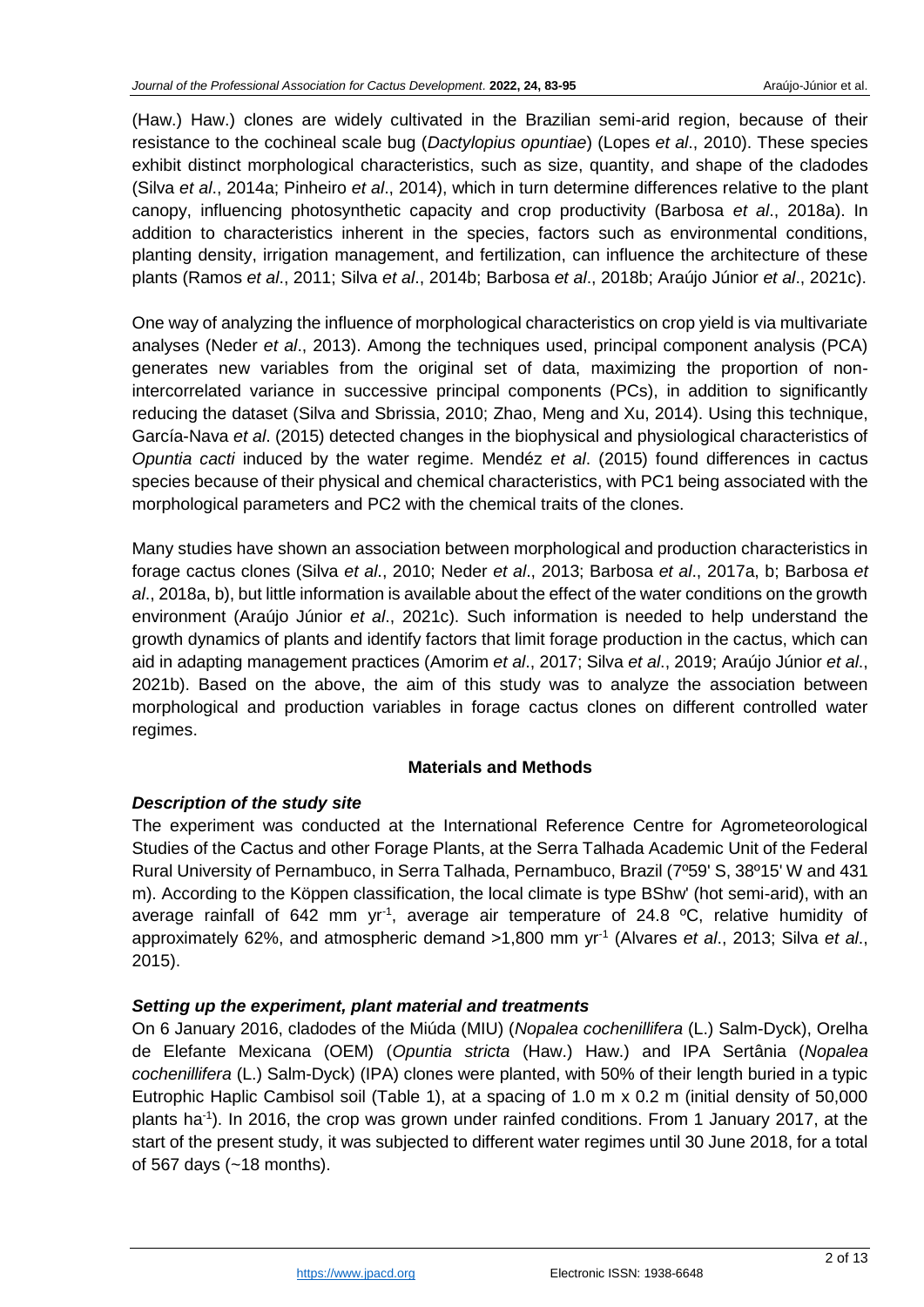| requirement, where $E$ i $C = C$ crop evaporranspiration). |                              |     |                 |           |                           |     |           |                 |                     |             |      |  |
|------------------------------------------------------------|------------------------------|-----|-----------------|-----------|---------------------------|-----|-----------|-----------------|---------------------|-------------|------|--|
| <b>Depth</b><br>(m)                                        | EC                           |     | <b>OC</b>       | <b>OM</b> | Р                         | Κ   | <b>Na</b> | Ca              | Mg                  |             | ٧    |  |
|                                                            | mS<br>$cm-1$                 | рH  | $g$ kg $^{-1}$  | g kg      | mg<br>$dm-3$              |     |           | cmolc $dm^{-3}$ |                     | <b>CEC</b>  | %    |  |
| $0 - 10$                                                   | 0.87                         | 6.9 | 5.8             | 10.0      | 78.1                      | 1.3 | 0.04      | 4.0             | 1.6                 | 7.4         | 94   |  |
| $10 - 20$                                                  | 0.52                         | 6.7 | 4.8             | 8.3       | 66.5                      | 0.7 | 0.03      | 4.5             | 2.2                 | 8.2         | 91   |  |
| <b>Depth</b><br>(m)                                        | -- Density (g $dm^{-3}$ ) -- |     |                 |           | <b>Total Porosity (%)</b> |     |           |                 | Particle Size (g kg |             |      |  |
|                                                            |                              |     |                 |           |                           |     |           |                 |                     |             |      |  |
|                                                            | Soil                         |     | <b>Particle</b> |           |                           |     |           |                 | <b>Sand</b>         | <b>Silt</b> | Clay |  |
| $0 - 10$                                                   | 1.58                         |     | 2.43            | 34.8      |                           |     |           |                 | 833                 | 128         | 38   |  |
| $10 - 20$                                                  | 1.60                         |     | 2.53            | 36.7      |                           |     |           |                 | 830.4               | 118.8       | 50.8 |  |

**Table 1**. Chemical and physical attributes of soil cultivated with forage cactus clones under different water regimes (0% ETc - rainfed water regime, 40% ETc and 80% ETc - water regimes with a controlled water deficit, and 120% ETc - water regime greater than the crop requirement, where ETc = crop evapotranspiration).

**EC:** Electrical conductivity; **pH**: Potential of hydrogen in water (soil:solution ratio 1:2.5); **OC**: Organic carbon; **OM**: Organic matter; **P**: Available phosphorus; **K**: Potassium; **Na**: sodium; **Ca**: calcium; **Mg**: Magnesium; **CEC**: Cation exchange capacity and **V:** Base saturation.

The experiment was conducted using a split-plot design with four replications; water regimes were assigned to the main plots and clones to the sub-plots. The plots comprised four water regimes based on a percentage of the crop evapotranspiration (ETc) (0%, 40%; 80%, and 120% ETc). The water regime of 0% ETc was considered the control (i.e., rainfed cultivation), 40% ETc and 80% ETc were the regimes of a controlled water deficit, and 120% ETc was the regime greater than the crop requirement. In turn, the sub-plots comprised the three forage cactus clones (MIU, OEM, and IPA). Each experimental plot was 60  $m^2$  in area, consisting of four rows of 75 plants, with 25 plants of each clone in each row.

Irrigation was carried out three times a week using a drip system, with a uniform water application of 93%; emitters were spaced 0.20 m apart and the flow rate was 2.25 L  $h^{-1}$  at a pressure of 100 kPa. Irrigation was always carried out when the accumulated ETc between irrigation days was greater than the rainfall for the period. The water came from an artesian well and had an electrical conductivity of 1.51 dS  $m<sup>-1</sup>$ , with a sodium and potassium concentration of 168.66 mg L<sup>-1</sup> and 28.17 mg L<sup>-1</sup>, respectively. To apply the irrigation depths, the daily ETo was calculated using the Penman-Monteith equation (Allen *et al*., 1998), the meteorological variables being monitored by means of an automatic weather station located 30 m from the experimental area.

The mean ETo was equal to 4.72 mm day<sup>-1</sup> (Figure 1A), whereas the irrigation depths in the treatments of 40%, 80% and 120% ETc were equal to 347, 738 and 1,132 mm, respectively, which was added to the rainfall, resulting in 1,005 mm (rainfed), equivalent to 647 mm yr<sup>-1</sup>; 1,352 mm (40% ETc), equivalent to 870 mm yr<sup>-1</sup>; 1,743 mm (80% ETc), equivalent to 1,122 mm yr<sup>-1</sup> and 2,137 mm (120% ETc), equivalent to 1,376 mm  $yr<sup>-1</sup>$  (Figure 1B). Throughout the period, cropping treatments were used to control diseases and weeds. Chemical fertilization (50 kg ha<sup>-1</sup> N-P-K formulation of 14-00-08) was carried out every three months.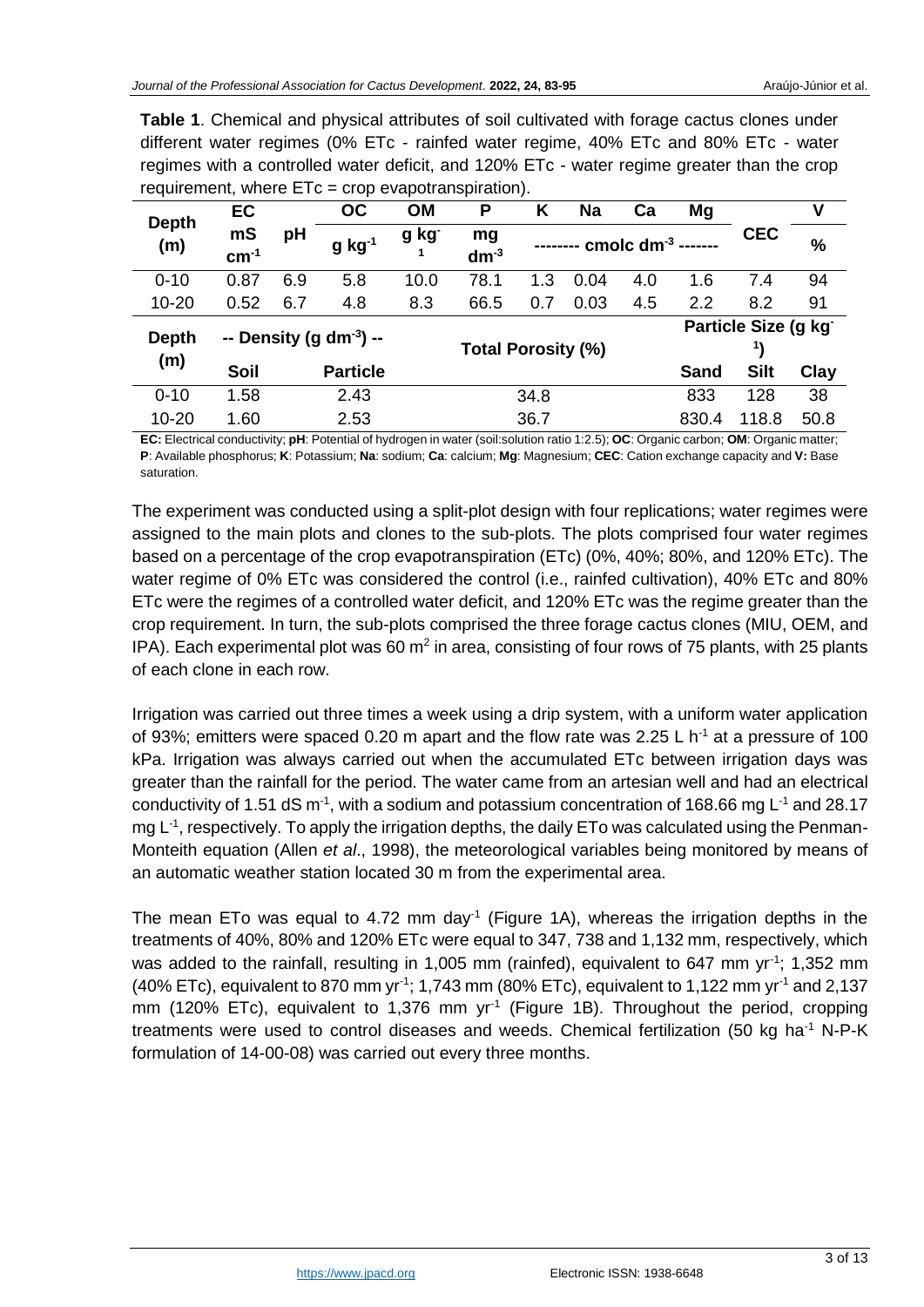

**Figure 1.** Rainfall, reference evapotranspiration  $(ET<sub>0</sub>)$  and applied water depths in an area cultivated with forage cactus clones grown under different controlled water regimes (40% ETc, water deficit; 80% ETc - water deficit; and 120% ETc - full irrigation greater than the crop water requirement) plus the rainfed regime (0% ETc).

## *Morphological variables*

During the 567 days of the experiment (~18 months), eight morphological analyses were performed every three months. On these occasions, two plants per subplot were analyzed to determine plant height (PH (cm), measured from the soil surface to the highest cladode on the plant); plant width (PW (cm) - the two largest extremities of the plant); cladodes total number (CTN); cladode length (CL (cm) - from the base of the cladode to its apex); cladode width (CW (cm) - from one side to the other, in the central region of the cladode); cladode perimeter (CP (cm) - circumference of the cladode), using a tape measure; and cladode thickness (CT (mm) - thickness of the median region of the cladode), with the aid of a caliper. Based on the mathematical models adjusted by Silva *et al*. (2014a), the cladode area (CA) was calculated in order of appearance (i.e., first-order, secondorder, etc.) and per plant. Subsequently, the mean CA value per clone was determined. The cladode area index (CAI) was calculated from the ratio between the total cladode area and the spacing used (Pinheiro *et al*., 2014).

# *Forage yield of the forage cactus clones*

To determine the productivity of the crop, three plants per plot were cut on the same dates as to when the morphological analyses were conducted, giving a total of 48 plants per date. On those occasions, only the basal cladode was left. The other cladodes were weighed to obtain the fresh weight of the plot. Of these, two representative cladodes from each clone per plot were chosen and weighed to obtain fresh weight. The cladodes were then sliced up, placed in paper bags, and dried in a forced air circulation oven at 55°C to constant weight (Silva & Queiroz, 2005). The ratio between the values for fresh and dry weight gave the dry matter content of the cladodes. Fresh matter yield (FMY, Mg ha<sup>-1</sup>) was estimated by extrapolating the mean fresh weight of one plant and the final plant density. The dry matter yield (DMY, Mg ha<sup>-1</sup>) was determined as the product of the dry matter content (DMC) and the FMY.

## *Statistical analysis*

The mean data on the morphological variables and forage yield obtained from the eight biometric and biomass campaigns were subjected to a PCA to establish the relationship between the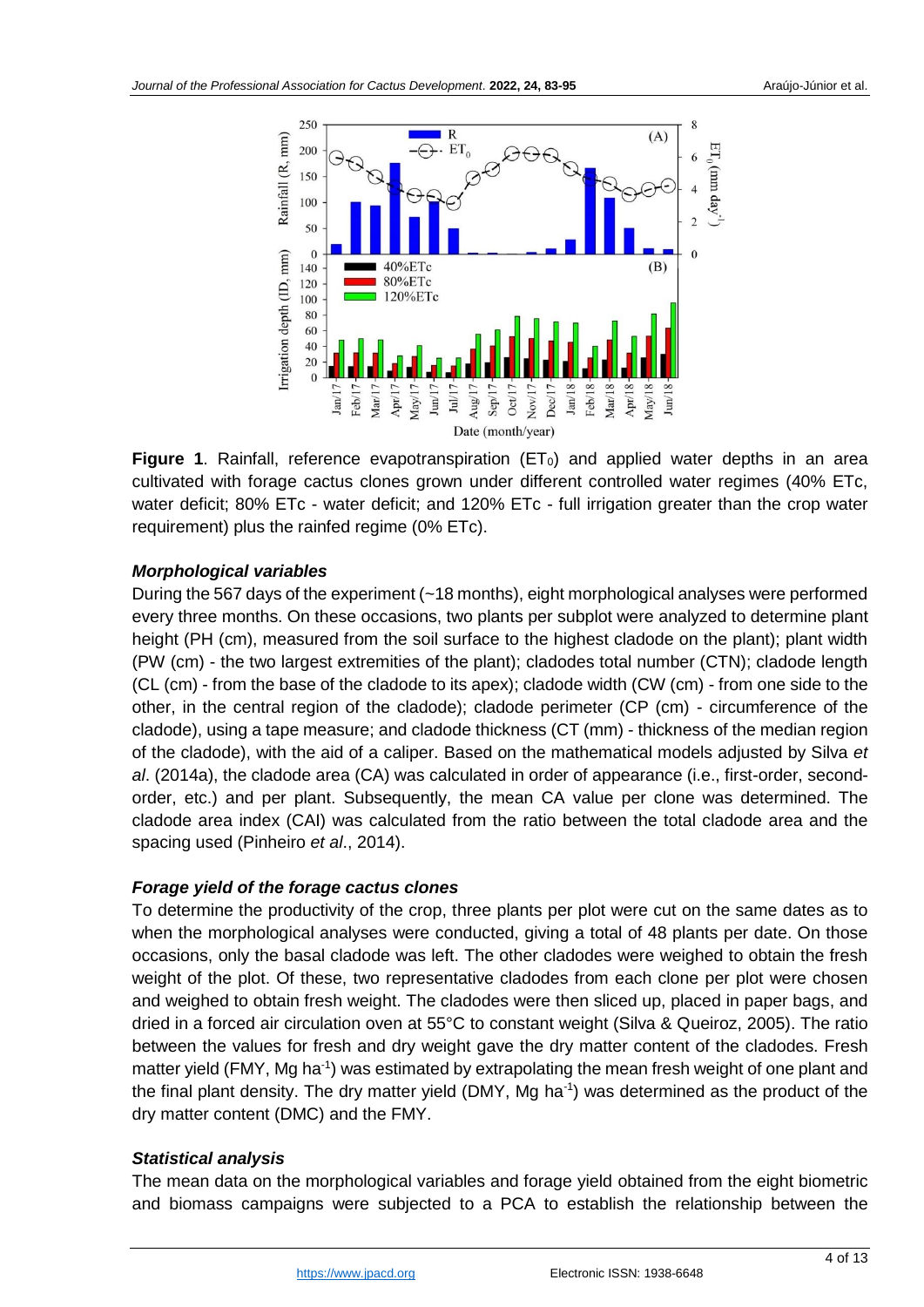morphological and production of the forage cactus clones as a function of the different water regimes. Statistical procedures for PCA were carried out using the tool XLSTAT v2018 (Addinsoft, 2020).

## **Results and Discussion**

The PCA revealed that the morphological variables were associated with the production variables of the cactus clones. However, it can be seen that the relationship between these variables depends on the cactus clones and the water regimes applied. Morphological differences such as growth habit, size, shape, and amount of cladodes present in each species significantly influence the cactus-environment interface, which results in distinct responses of these clones to the cultivation environment (Araújo Júnior *et al*., 2021c).

Figure 2 represents the PCA of the morphological and production variables in the MIU clone, grown under different controlled water regimes. Three components were sufficient to explain the total variability present in the original data. Component 1 (PC1), responsible for explaining 44% of the variation, showed a positive correlation between HP, CW, and CT and a negative correlation between PW, CTN, and DMC (Figure 2A). Therefore, it is clear that PC1 is responsible for explaining the growth and development of the plant, as well as for the variation of the DMC. CTN and PW were the morphological variables that showed the strongest association with DMC. Pinheiro *et al*. (2014) also found a significant correlation between morphological variables and productivity in the MIU clone, especially the height and width of the plant, and the total number of cladodes. On the other hand, CL, CP, and CAI were positively correlated with each other, with weight in component 2 (CP2), which accounted for 31% of the variance of the data matrix. CAI showed a low correlation with CTN. FMY and DMY showed a high positive correlation with each other, but a negative correlation with CA, in component 3 (PC3), which explained 25% of the total variability (Figure 2C). Of the clones under study, the MIU has the lowest CA, which reflects significantly for a lower CAI and, consequently, DM, as also verified by Silva *et al*. (2015). However, the high CTN, mainly in the upper orders, favors the lateral growth of the plant and, consequently, better photosynthesis, resulting in an increase in the dry matter content (Pinheiro *et al*., 2014; Barbosa *et al*., 2018a; Araújo Júnior *et al*., 2021a).

The PC1 consisted of the rainfed regime (0% ETc) and water regime greater than the need for the crop (120% ETc), which showed a negative correlation with each other, while PC2 comprised the conditions of controlled water deficit (40% ETc and 80% ETc) (Figure 2B). The conditions of 40% ETc and 80% ETc also showed a negative correlation with each other. This indicates that PC1 was more related to extreme water conditions (i.e., 0% ETc and 120% ETc) and modeled plant growth and dry matter accumulation in the MIU clone. Freire *et al*. (2018) observed a significant influence of the amount of irrigation on the growth and productive performance of the MIU clone. When grown in environments with more water available, the plants of the MIU clone tend to show similar yields to those of the clones that are generally more productive (e.g., *Opuntia* genus). However, under water restriction, the clone has difficulty adapting, and, consequently, the yields are below its production potential (Silva *et al*., 2015).

The PC2, in turn, was better related to the characteristics of the cladodes (e.g., CL, CP), contributing significantly to the CAI. On the other hand, CTN and CAI showed a low correlation with each other, showing that although the MIU clone has many cladodes (Araújo Júnior *et al*., 2021a), CTN had little weight in CAI. Thus, the intrinsic characteristics of the cladode (e.g., CL and CP) are, therefore, more important for variations in the CAI than the characteristics of the plant (for example, PH and PW), both under the conditions of a controlled deficit and under the rainfed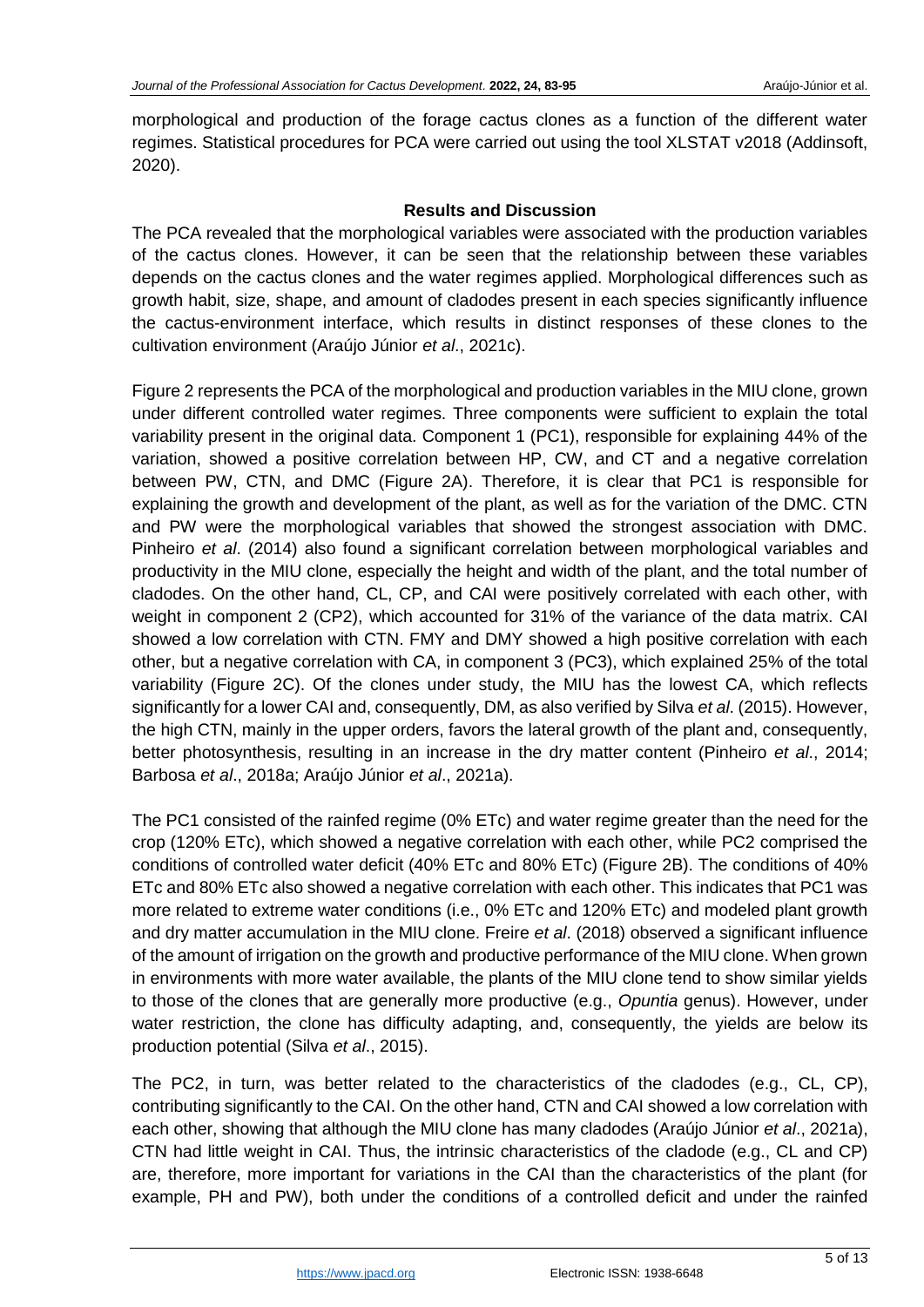regime, as reported by Pinheiro *et al*. (2014). PC3 showed no correlation with any of the regimes imposed on the MIU clone, showing that the morphological variable CA and the production variables FMY and DMY were not influenced by the water conditions in the present study (Figure 2D).



**Figure 2**. Principal component analysis (**PC**) of morphological and production variables in the Miúda clone (MIU), subjected to different controlled water deficit regimes based on a percentage of the crop evapotranspiration (ETc) (0%, 40%; 80% and 120% ETc). **(A)** Eigenvectors and **(B)** eigenvalues of the first PC, and **(C)** eigenvectors and **(D)** eigenvalues of the second PC. Abbreviations: **PH** - plant height; **PW** - plant width; **CTN** - cladodes total number; **CL** - cladode length; **CW** - cladode width; **CP** - cladode perimeter; **CT** - cladode thickness; **CA** - cladode area; **CAI** - cladode area index; **FMY** - Fresh matter yield; **DMY** - dry matter yield; **DMC** - dry matter yield. The dashed rectangles indicate the groups formed.

Two components explained 82% of the total variability of the OEM clone data, with PC1 and PC2 accounting for 58% and 24%, respectively (Figure 3A). The results of PC1 showed a strong association between the morphological variables (PH, PW, CTN, CL, CW, CP, CA, and CAI). DMY showed a negative correlation with these variables, mainly with the characteristics of the cladode (i.e., CL, CW, CT, CP, and CA). When considering the weight of the water regimes in the components, PC1 consisted of the regimes of 80% ETc and 120% ETc (Figure 3B); therefore, larger water applications have a greater influence on the morphological characteristics of the OEM clone.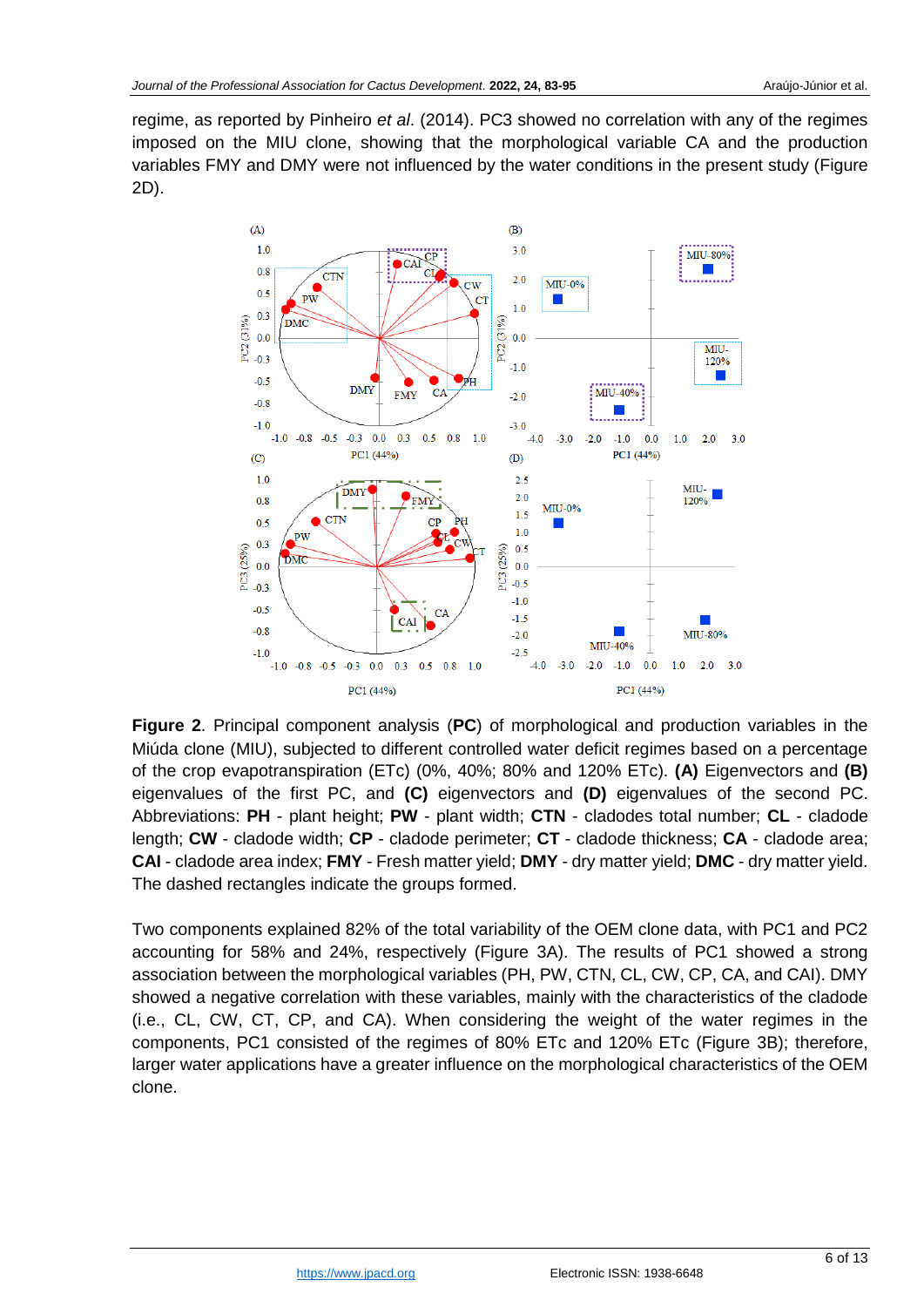

**Figure 3**. Principal component analysis (**PC**) of morphological and production variables in the Orelha de Elefante Mexicana clone (OEM), subjected to different controlled water deficit regimes based on a percentage of the crop evapotranspiration (ETc) (0%, 40%; 80% and 120% ETc). **(A)** Eigenvectors and **(B)** eigenvalues of the first PC, and **(C)** eigenvectors and **(D)** eigenvalues of the second PC. Abbreviations: **PH** - plant height; **PW** - plant width; **CTN** - cladodes total number; **CL** cladode length; **CW** - cladode width; **CP** - cladode perimeter; **CT** - cladode thickness; **CA** - cladode area; **CAI** - cladode area index; **FMY** - Fresh matter yield; **DMY** - dry matter yield; **DMC** - dry matter yield. The dashed rectangles indicate the groups formed.

It was observed that PC2 was related to DMC, while FMY had a negative weight (Figure 3B). For this component, the rainfed regime (0% ETc) had a greater influence on DMY and FMY. This means that, when grown without complementary irrigation, the OEM clone tends to have a higher DMC than under irrigation conditions, while the FMY is reduced. The negative relationship between the production variables observed in this study differs from the results reported by Neder *et al*. (2013), whose research was carried out under a rainfed regime, verifying that DMC and FMY had a high association.

The controlled water deficit of 40% ETc was related to PC3. Considering the low contribution of PC3 (18%) to the total variability, the 40% ETc regime had little influence on the morphological or production characteristics of the OEM clone (Figure 3D). However, the negative relationship observed between DMC and CT (Figure 3C) may have occurred due to water conditions imposed by treatment with 40% ETc (347 mm via irrigation) (Figure 3D). In favorable conditions of soil moisture, the cladodes become thicker due to the amount of water present in the parenchyma (Liguori *et al*., 2013), which causes a decrease in the dry matter content of the cladode (Queiroz *et al*., 2015).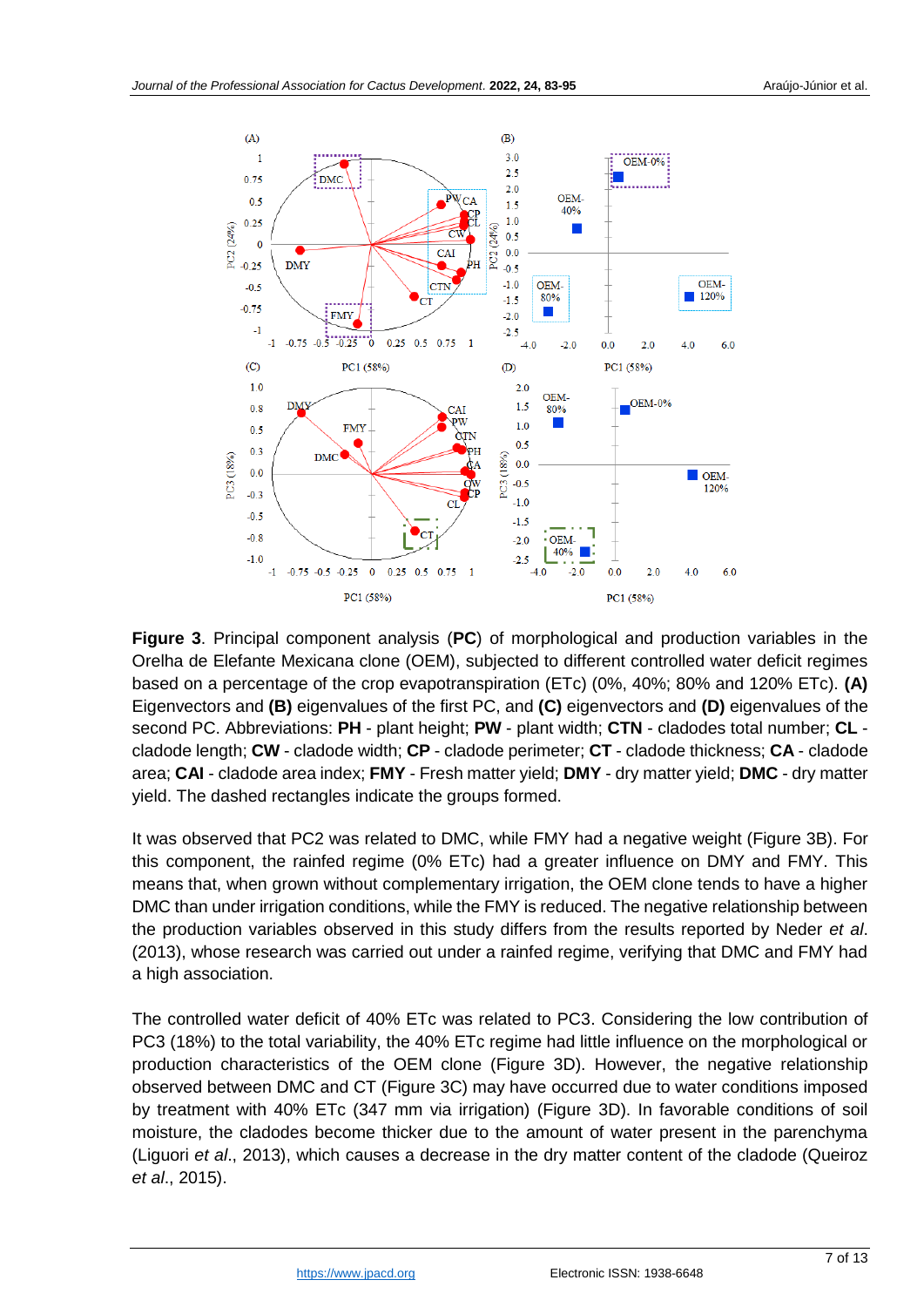For the IPA clone, two components were responsible for 95% of the data variability, with PC1 and PC2 being responsible for 74% and 21%, respectively (Figure 4A). The morphological variables evaluated correlated with each other, with a positive weight in CP1, but showed a weak relationship with the production variables, which were shown to be correlated with each other, with a positive weight in CP2 (Figure 4A). The strong correlation between FMY and DMY shows that there is the possibility of selecting the IPA clone based on the production of fresh matter, with possible proportional gains in dry mass. A similar result was found by Neder *et al*. (2013) for *Opuntia ficus indica*.



**Figure 4**. Principal component analysis **(PC)** of morphological and production variables in the IPA Sertânia clone (IPA), subjected to different controlled water deficit regimes based on a percentage of the crop evapotranspiration (ETc) (0%, 40%, 80% and 120% ETc). **(A)** eigenvectors and **(B)** eigenvalues of the first PC, and **(C)** eigenvectors and **(D)** eigenvalues of the second PC. Abbreviations: **PH** – plant height; **PW** – plant width; **CTN** – cladodes total number; **CL** – cladode length; **CW** – cladode width; **CP** – cladode perimeter; **CT** – cladode thickness; **CA** – cladode area; **CAI** – cladode area index; **FMY** – Fresh matter yield; **DMY** – dry matter yield; **DMC** – dry matter yield. The dashed rectangles indicate the groups formed.

It can be seen in Figure 4B that PC1 was formed by regimes of 40% ETc and 120% ETc, while PC2 by the regime of 80% only. This shows that the 40% ETc and 120% ETc regimes are mainly related to the growth characteristics of the plant, while the controlled water deficit of 80% ETc has a direct influence on the yield of the IPA clone. These effects may be associated with the presence of more available water, favoring greater development and the emission of cladodes (Arba *et al*. 2018). Although there is no strong association, the CTN influences the productivity of the forage cactus, mainly in the dry matter gain; a similar trend was observed by Neder *et al*. (2013). The 0%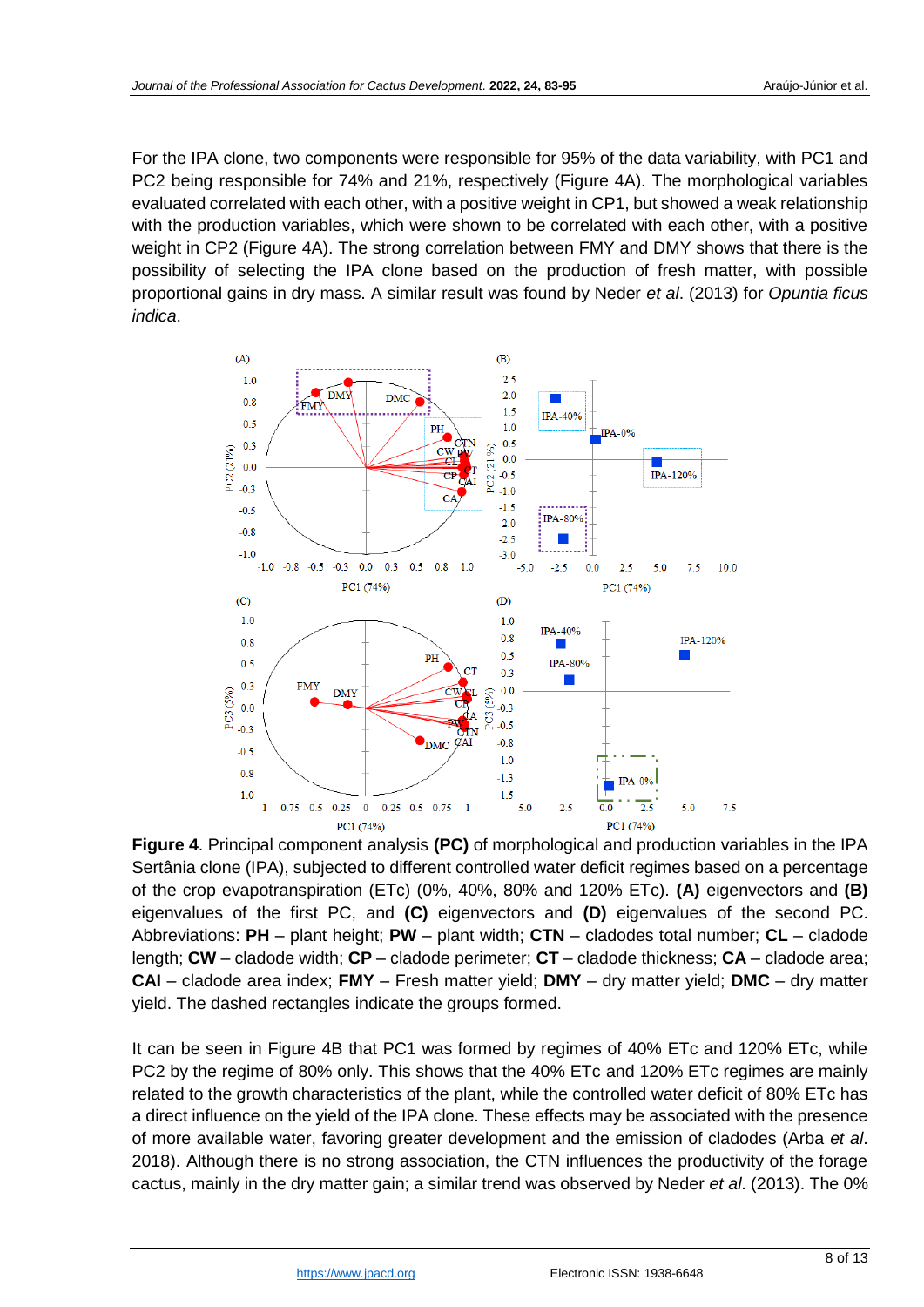ETc regime involved PC3, which in turn contributed little to the culture's morphological and production variables (Fig. 4 C, D).

## **Conclusions**

The PCA revealed a strong association between the morphological variables and the productive variables of the cactus clones; however, this relationship depends on the species of cacti and the imposed water condition. Controlled water regimes influenced the relationship between the variables analyzed, mainly for the Miúda (*Nopalea cochenillifera* (L.) Salm-Dyck) and Orelha de Elefante Mexicana (*Opuntia stricta* (Haw.) Haw.) cacti. For these clones, the PCA showed that the dry matter gain and the variation of the dry matter content were the production variables most influenced by the morphological characteristics. On the other hand, the IPA Sertânia clones (*Nopalea cochenillifera* (L.) Salm-Dyck) showed no correlation between morphological and production variables, regardless of the water regime. However, the strong relationship observed between the production variables, mainly, the productivity of fresh matter with the productivity of dry matter, makes it possible to choose this clone based on its yield of fresh mass, with possible proportional gains in dry matter. The PCA showed a statistical alternative of easy practical use, which can be used to understand the growth dynamics of the plants and to identify the water conditions that act in the production of forage cactus clones, favoring, thus, a better management in the cultivation of this culture, and the increase of forage input in a semi-arid environment.

## **ETHICS STATEMENT**

Not applicable

## **CONSENT FOR PUBLICATION**

Not applicable

## **AVAILABILITY OF SUPPORTING DATA**

The datasets used and/or analysed during the current study are available from the corresponding author on reasonable request.

## **COMPETING INTERESTS**

The authors declare that they have no competing interests.

#### **FUNDING**

National Council for Scientific and Technological Development [CNPq - 309421/2018-7, and 152251/2018-9]; Research Support Foundation of the State of Pernambuco [APQ-0215-5.01/10 and FACEPE - APQ-1159-1.07/14] and Coordination for the Improvement of Higher Education Personnel [CAPES - Finance Code 001].

## **AUTHOR CONTRIBUTIONS**

Conceptualization, **Araújo Júnior, G.N.** and **Silva, T.G.F.**; methodology, **Araújo Júnior, G.N.** and **Silva, T.G.F.**; formal analysis, **Araújo Júnior, G.N., Souza, L.S.B., Silva, T.G.F.** and **Jardim, A.M.R.F.**; investigation, **Araújo Júnior, G.N., Silva, T.G.F., Jardim, A.M.R.F., Alves, C.P., Assis, M.C.S., Silva, J.O.N., Souza, C.A.A.** and **Pinheiro, A.G.**; resources, **Silva, T.G.F.**; data curation, **Araújo Júnior, G.N.** and **Silva, T.G.F.**; writing—original draft preparation, **Araújo Júnior, G.N.**; writing—review and editing, **Araújo Júnior, G.N., Silva, T.G.F., Souza, L.S.B.** and **Oliveira, A.C.**; visualization, **Silva, T.G.F.**; supervision, **Silva, T.G.F.** and **Souza, L.S.B.**; project administration, **Silva, T.G.F.**; funding acquisition, **Silva, T.G.F.**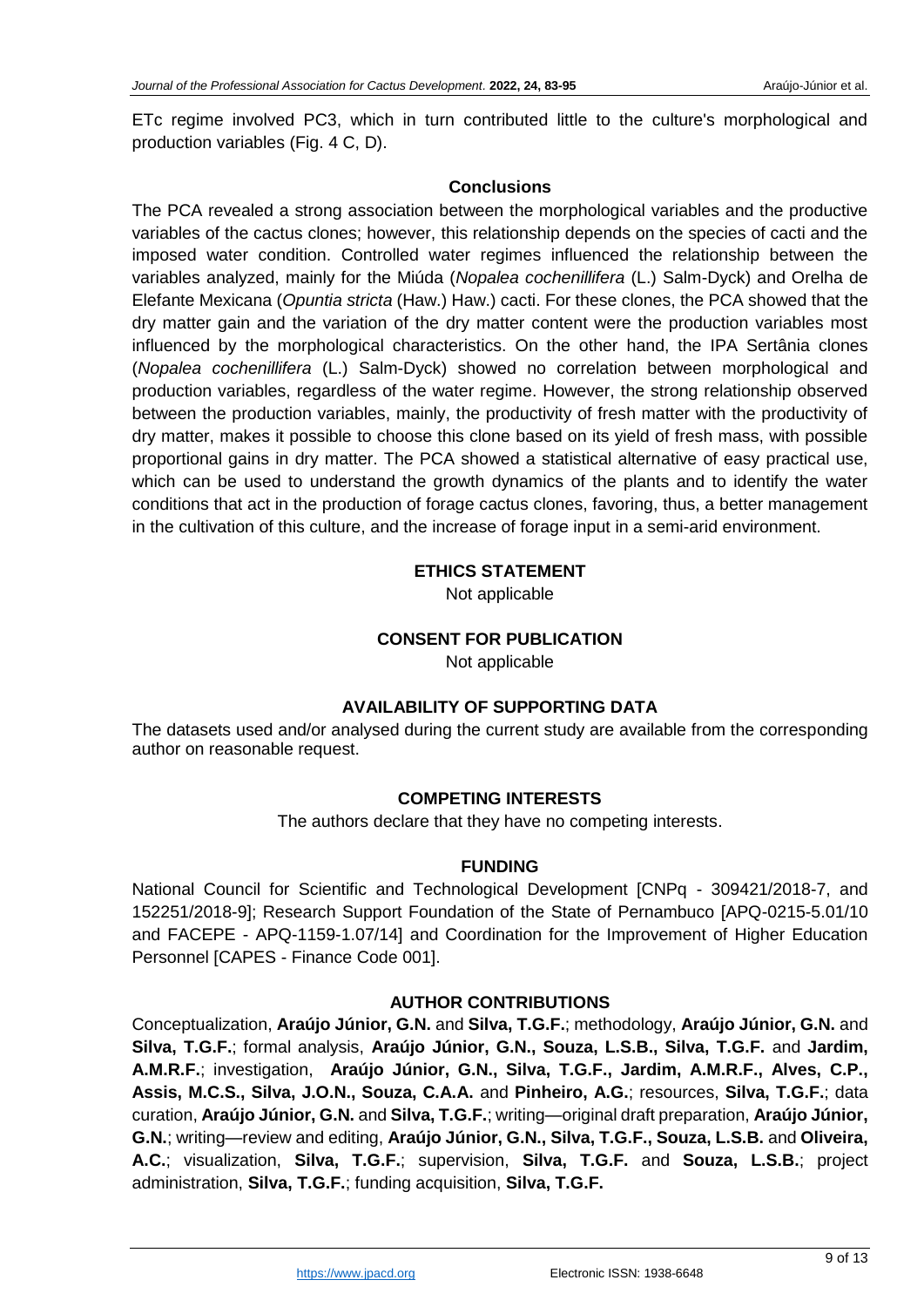## **ACKNOWLEDGMENTS**

The authors would like to thank the Group of Agrometeorology in the Semiarid – GAS, for their support in conducting this study

#### **References**

- Addinsoft. 2020. *XLSTAT statistical and data analysis solution*. Boston, USA. https://www.xlstat.com
- Allen, R.G., Pereira, L.S., Raes, D., and Smith, M. 1998. *Crop evapotranspiration: Guidelines for computing crop requirements*. Rome: Food and Agriculture Organization of the United Nations.
- Alvares, C.A., Stape, J.L., Sentelhas, P.C., Gonçalves, J.L.M., and Sparovek, G. 2013. Koppen's climate classification map of Brazil. *Meterologische Zeitschrift*. 22: 711-728. http:/[/doi.org/](https://doi.org/10.1127/0941-2948/2013/0507) [10.1127/0941-2948/2013/0507.](https://doi.org/10.1127/0941-2948/2013/0507)
- Amorim, D. M., Silva, T. G. F., Pereira, P. C., Souza, L. S. B., and Minuzzi, R. B. 2017. Phenophases and cutting time of forage cactus under irrigation and cropping systems. *Pesquisa Agropecuária Tropical* 47: 62-71. http://doi.org/10.1590/1983- 40632016v4742746.
- Araújo Júnior, G. N., Silva T. G. F., Souza, L. S. B., Souza, M. S., Araújo, G. G. L., Moura, M. S. B., Santos, J. P. A. S., Jardim, A. M. F. R., Alves, C. P., and Alves, H. K. M. N. 2021a. Productivity, bromatological composition and economic benefits of using irrigation in the forage cactus under regulated deficit irrigation in a semiarid environment. *Bragantia,* 80, e1221. http://doi.org/10.1590/1678-4499.20200390.
- Araújo Júnior, G. N., Silva, T. G. F., Souza, L. S. B., Araújo, G. G. L., Moura, M. S. B., Alves, C. P., Salvador, K. R. S., Souza, C. A. A., Montenegro, A. A. A., and Silva, M. J. 2021b. Phenophases, morphophysiological indices and cutting time in clones of the forage cacti under controlled water regimes in a semiarid environment. *Journal of Arid Enviroments*, 190, 104510. http://doi.org[/10.1016/j.jaridenv.2021.104510.](https://doi.org/10.1016/j.jaridenv.2021.104510)
- Araújo Júnior, G. N., Jardim, A.M.R.F., Silva, M.J., Alves, C.P., Souza, C.A.A., Costa, S.A.T., Cunha, M.V., Simões, A.N., Silva, J.R.I., Souza, L.S.B., and Silva, T.G.F. 2021c. Growth dynamics and accumulation of forage mass of forage cactus clones as affected by meteorological variables and water regimes. *European Journal of Agronomy*, 131, 126375. https://doi.org/10.1016/j.eja.2021.126375.
- Arba, M., Falisse, A., Choukr-Allah, R., and Sindic, M. 2018. Effect of irrigation at critical stages on the phenology of flowering and fruiting of the cactus *Opuntia* spp. *Brazilian Journal of Biology*, 78, 653-660. https:/[/doi.org/10.1590/1519-6984.170086.](https://doi.org/10.1590/1519-6984.170086)
- Barbosa, M. L., Silva, T. G. F., Zolnier, S., Siqueira e Silva, S. M., Araújo Junior, G. N., and Jardim, A. M. R. F. 2017a. Meteorological variables and morphological characteristics influencing the evapotranspiration of forage cactus. *Revista Ceres*, 64, 465-475. https://doi.org/10.1590/0034-737x201764050003.
- Barbosa, M. L., Silva, T. G. F., Zolnier, S., Siqueira e Silva, S. M., Morais, J. E. F., and Assis, M. C. S. 2017b. Association of morphological and water factors with irrigated forage cactus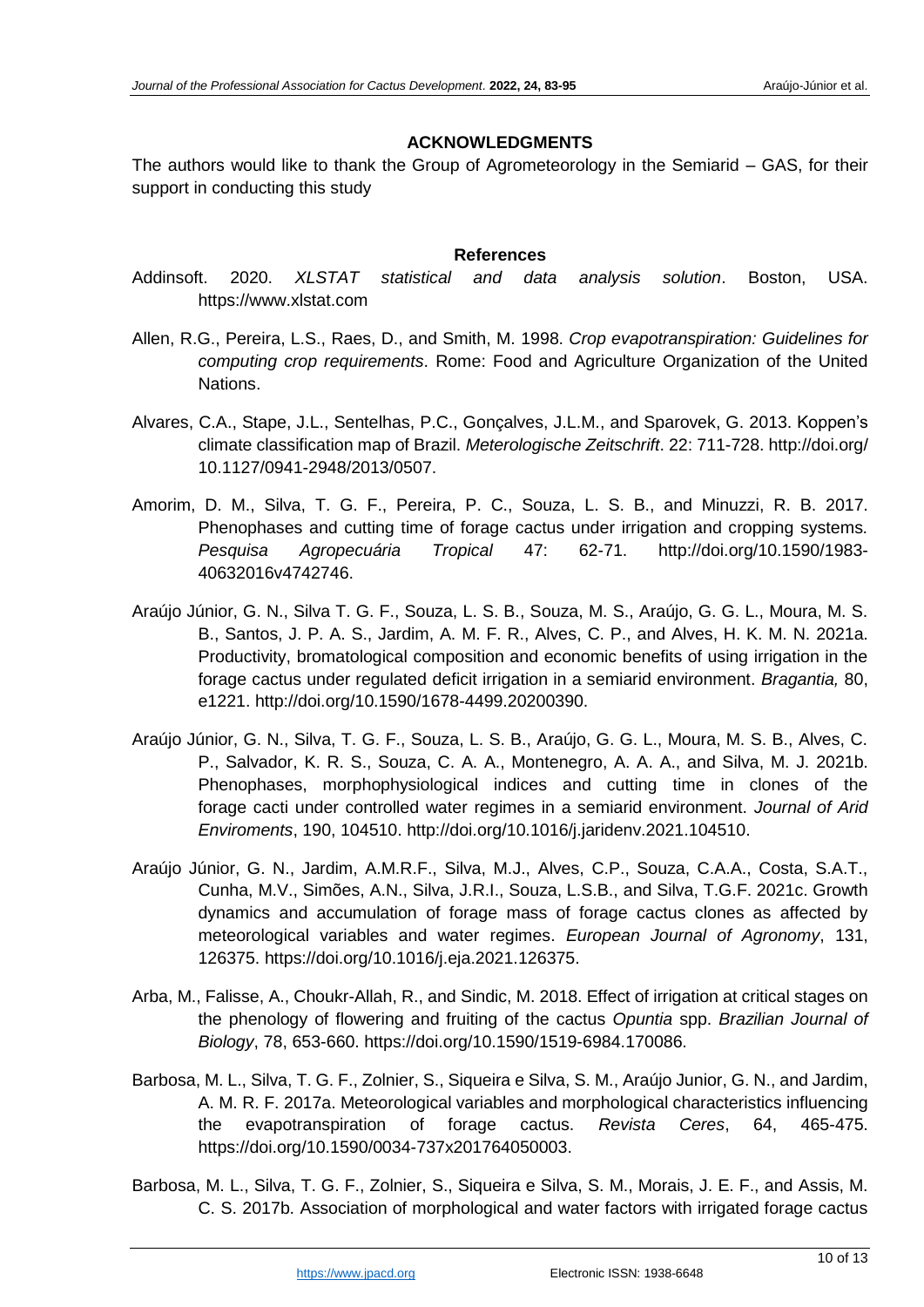yield. *Revista Brasileira de Engenharia Agrícola,* 21, 600-605, 2017b. https://doi.org/10.1590/1807-1929/agriambi.v21n9p600-605.

- Barbosa, M. L., Silva, T. G. F., Zolnier, S., Silva, S. M. S., and Ferreira, W. P. M. 2018a. Environmental variables influencing the expression of morphological characteristics in clones of the forage cactus. *Revista Ciência Agronômica*, 49, 399-408. https://doi.org[/10.5935/1806-6690.20180045.](file:///C:/UFRPE%20UAST/Pesquisa/Elaboração%20de%20Artigos/Periódicos/2019%20-%20Submissões/George%20-%20Artigo%203/10.5935/1806-6690.20180045)
- Barbosa, M. L., Silva, T. G. F., Zolnier, S., Silva, S. M. S., and Steidle Neto, A. J. 2018b. The influence of cladode morphology on the canopy formation of forage cactus plants. *Revista Caatinga*, 31, 180–190. https://doi.org[/10.1590/1983-21252018v31n121rc.](file:///C:/UFRPE%20UAST/Pesquisa/Elaboração%20de%20Artigos/Periódicos/2019%20-%20Submissões/George%20-%20Artigo%203/10.1590/1983-21252018v31n121rc)
- Freire, J. L., Santos, M. V. F., Dubeux Júnior, J. C. B., Bezerra Neto, E., Lira, M. A., Cunha, M. V., Santos, D. C., Amorim, S. O., and Mello, A. C. L. 2018. Growth of cactus pear cv. Miúda under different salinity levels and irrigation frequencies. *Anais da Academia Brasileira de Ciências*, 90, 3893-3900. [https://doi.org/10.1590/0001-3765201820171033.](https://doi.org/10.1590/0001-3765201820171033)
- García-Nava, F., Peña-Valdivia, C. B., Trejo, C., García-Nava, R., Reyes-Agüero, J. A., and Rivera, J. R. A. 2015. Biophysical and physiological characteristics of nopalitos (*Opuntia* spp., Cactaceae) as influenced by domestication. *Genetic Resources and Crop Evolution*, 62, 927-938. [https://doi.org/10.1007/s10722-014-0201-7.](https://doi.org/10.1007/s10722-014-0201-7)
- Gomes, G. M. F., Cândido, M. J. D., Lopes, M. N., Maranhão, T. D., Andrade, D. R., Costa, J. F. M., Silveira, W. M., and Neiva, J. N. M. 2018. Chemical composition of cactus pear cladodes under different fertilization and harvesting managements. *Pesquisa Agropecuária Brasileira*, 53, 221-228. https:/[/doi.org/10.1590/s0100-](http://dx.doi.org/10.1590/s0100-204x2018000200011) [204x2018000200011.](http://dx.doi.org/10.1590/s0100-204x2018000200011)
- Hassan, S., Inglese, P., Gristina, L., Liguori, G., Novara, A., Louhaichi, M., and Sortino, G. 2019. Root growth and soil carbon turnover in *Opuntia ficus-indica* as affected by soil volume availability. *European Journal of Agronomy*, 105,104–110. https:/[/doi.org/10.1016/j.eja.2019.02.012.](https://doi.org/10.1016/j.eja.2019.02.012)
- Leite, M. L. V. M., Silva, D. S., Andrade, A. P., Pereira, W. E., and Ramos, J. P. F. 2014. Characterization of forage cactus production in the cariri region of Paraíba State - Brazil. *Revista Caatinga*, 27, 192-200. (Text in Portuguese)
- Liguori, G., Inglese, G., Pernice, F., Sortino, G., and Inglese, P. 2013. CO<sub>2</sub> uptake of *Opuntia ficusindica* (L.) Mill. whole trees and single cladodes, in relation to plant water status and cladode age. *Italian Journal Agronomy*, 8, 14–20. https:/[/doi.org/10.4081/ija.2013.e3.](https://doi.org/10.4081/ija.2013.e3)
- Lima, G. F. C., Rêgo, M. M. T., Dantas, F. D. G., Lôbo, R. N. B., Silva, J. G. M., and Aguiar, E. M. 2016. Morphological characteristics and forage productivity of irrigated cactus pear under different cutting intensities. *Revista Caatinga*, 29, 481–488. https://doi.org/ [10.1590/1983-](https://doi.org/10.1590/1983-21252016v29n226rc) [21252016v29n226rc.](https://doi.org/10.1590/1983-21252016v29n226rc)
- Lopes, E. B., Brito, C. H., Albuquerque, I. C., and Batista, J. L. 2010. Selection of cactus pear forage (*Opuntia* spp.) and (*Nopalea* spp.) genotypes resistant to the carmine cochineal (*Dactylopius opuntiae Cockerell*, 1929) in the State of Paraíba, Brazil. *Engenharia Ambiental,* 7, 204-215. (Text in Portuguese)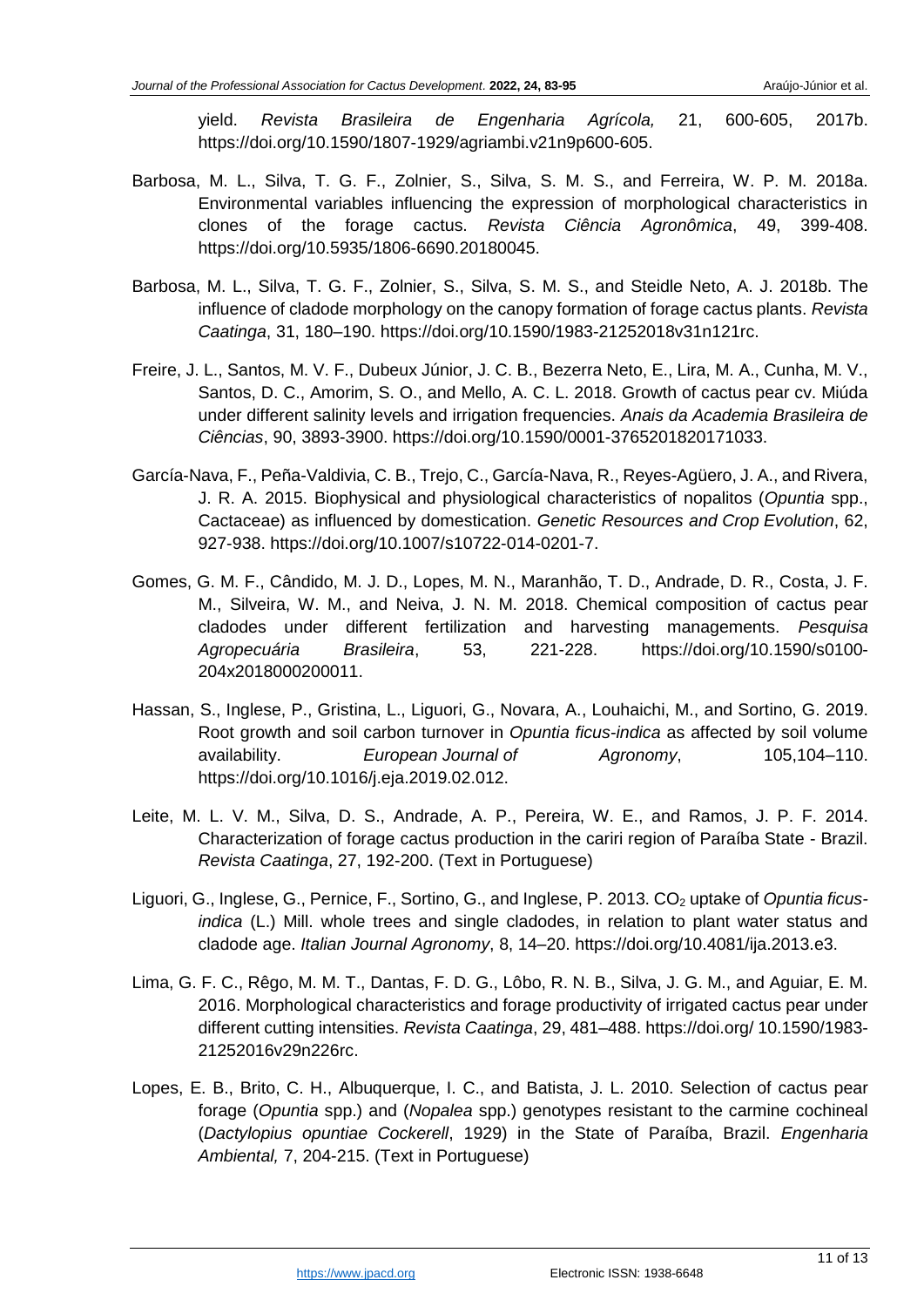- Mendéz, L. P., Flores, F. T., Martín, J. D., Rodríguez, E. M. R., and Romero, C. D. 2015. Physicochemical characterization of cactus pads from *Opuntia dillenii* and *Opuntia ficus indica*. *Food Chemistry*, 188, 393-398. https://doi.org[/10.1016/j.foodchem.2015.05.011](file:///C:/UFRPE%20UAST/Pesquisa/Elaboração%20de%20Artigos/Periódicos/2019%20-%20Submissões/George%20-%20Artigo%203/10.1016/j.foodchem.2015.05.011)
- Neder, D. G., Costa, F. R., Edvan, R. L., and Souto Filho, L. T. 2013. Correlations and path analysis of morphological and yield traits of cactus pear accessions. *Crop Breeding Applied Biottechnology*, 13, 203–207. https://doi.org[/10.1590/S1984-70332013000300009.](file:///C:/UFRPE%20UAST/Pesquisa/Elaboração%20de%20Artigos/Periódicos/2019%20-%20Submissões/George%20-%20Artigo%203/10.1590/S1984-70332013000300009)
- Nefzaoui, A., Louhaichi, M., and Ben Salem, H. 2014. Cactus as a tool to mitigate drought and to combat desertification. *Journal Arid Land Studies*, 24, 121-124.
- Pereira, P. C., Silva, T. G. F., Zolnier, S., Silva, S. M. S., and Silva, M. J. 2017. Water balance in soil cultivated with forage cactus clones under irrigation. *Revista Caatinga*, 30, 776-785. https://doi.org [10.1590/1983-21252017v30n326rc](https://doi.org/10.1590/1983-21252017v30n326rc)
- Pinheiro, K. M., Silva, T. G. F., Carvalho, H. F. S., Santos, J. E. O., Morais, J. E. F., Zonier, S., and Santos, D. C. 2014. Correlations of the cladode area index with morphogenetic and yield traits of cactus forage. *Pesquisa Agropecuária Brasileira*, 49, 939-947. https:/[/doi.org/10.1590/S0100-204X2014001200004.](https://doi.org/10.1590/S0100-204X2014001200004)
- Queiroz, M. G., Silva, T. G. F., Zolnier, S., Silva, S. M. S., Lima, L. R., and Alves, J. O. 2015. Morphophysiological characteristic and yield of forage cactus under different irrigation depths. *Revista Brasileira de Engenharia Agrícola*, 19, 931–938. [doi: 10.1590/1807-](https://doi.org/10.1590/1807-1929/agriambi.v19n10p931-938) [1929/agriambi.v19n10p931-938.](https://doi.org/10.1590/1807-1929/agriambi.v19n10p931-938)
- Ramos, J. P. F., Leite, M. L. V. M., Oliveira Junior, S., Nascimento, J. P., and Santos, E. M. 2011. Vegetative growth of *Opuntia ficus-indica* in different planting spacing. *Revista Caatinga*, 24, 41–48.
- Ramos, J. P. F., Santos, E. M., Cruz, G. R. B., Araujo Primo, R. M., and Freitas, P. M. D. 2015. Effects of harvest management and manure levels on cactus pear productivity. *Revista Caatinga,* 28, 135-142.
- Silva, D. J., and Queiroz, A. C. 2006. *Food analysis: chemical and biological methods*. Viçosa, MG, Brazil: Federal University of Viçosa.
- Silva, N. G. M., Lira, M. A., Santos, M. V. F., Dubeux Júnior, J. C. B., Mello, A. C. L., and Silva, M. C. 2010. Relationship between morphological characteristics and productivity of cactus forage clones. *Revista Brasileira de Zootecnia,* 39, 2389-2397. https:/[/doi.org/10.1590/S1516-35982010001100011.](https://doi.org/10.1590/S1516-35982010001100011)
- Silva, S. C., and Sbrissia, A. F. 2010. Principal component analysis between morphogenetic and structural characteristics of Marandu palisadegrass swards under continuous stocking. *Revista Ciência Rural*, 40, 690–693. https:/[/doi.org/10.1590/S0103-84782010000300034.](https://doi.org/10.1590/S0103-84782010000300034)
- Silva, T. G. F., Araújo Primo, J. T., Morais, J. E. F., Diniz, W. J. S., Souza, C. A. A. and Silva, M. C. 2015. Growth and productivity of cactus forage clones in semiarid and relationship with meteorological variables. *Revista Caatinga*, 28, 10-18.
- Silva, T. G. F., Araújo Primo, J. T., Silva, S. M. S., Moura, M. S. B., Santos, D. C., Silva, M. C., and Araújo, J. E. M. 2014b. Water and nutrient use efficiency indicators of cactus pear clones in rainfed conditions in the Brazilian Semi-arid region. *Bragantia,* 73, 184-191. https://doi.org[/10.1590/brag.2014.017.](http://dx.doi.org/10.1590/brag.2014.017)